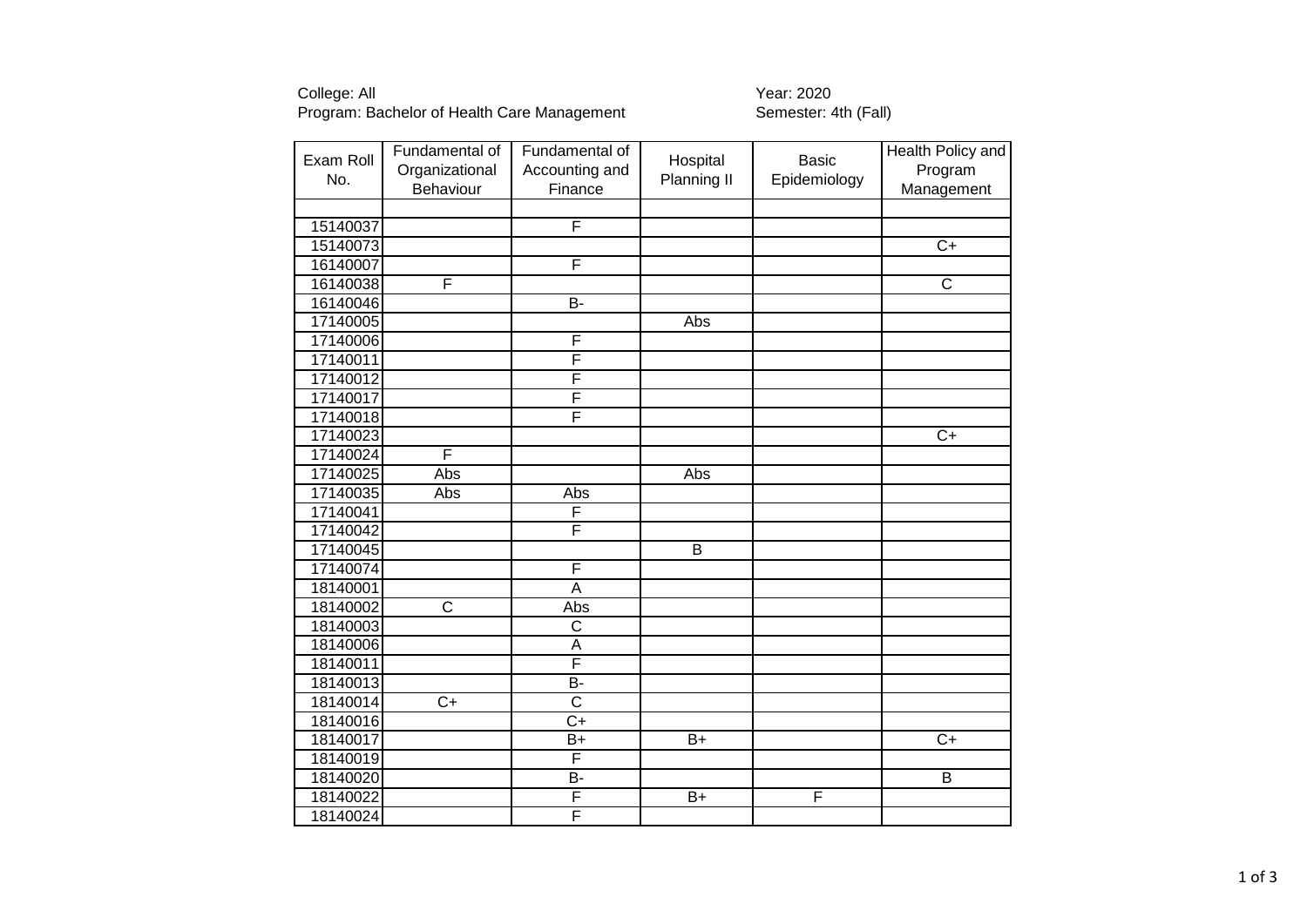## College: All Year: 2020 Program: Bachelor of Health Care Management Semester: 4th (Fall)

| Exam Roll<br>No. | Fundamental of<br>Organizational | Fundamental of<br>Accounting and | Hospital<br>Planning II | <b>Basic</b><br>Epidemiology | Health Policy and<br>Program |
|------------------|----------------------------------|----------------------------------|-------------------------|------------------------------|------------------------------|
|                  | Behaviour                        | Finance                          |                         |                              | Management                   |
| 18140025         |                                  | Abs                              |                         |                              |                              |
| 18140027         |                                  | B-                               |                         |                              | $\overline{B+}$              |
| 18140028         |                                  | F                                |                         |                              | B                            |
| 18140029         |                                  | $\overline{\text{c}}$            |                         |                              |                              |
| 18140030         |                                  | $\overline{C}$ -                 |                         |                              | $B -$                        |
| 18140031         |                                  | $\overline{C}$ -                 |                         |                              |                              |
| 18140032         |                                  | $\overline{B}$                   |                         |                              |                              |
| 18140033         |                                  | A-                               |                         |                              |                              |
| 18140034         |                                  | $\overline{B}$                   |                         |                              | B                            |
| 18140035         |                                  | F                                |                         |                              | $\overline{B}$               |
| 18140036         |                                  | F                                |                         |                              |                              |
| 18140037         |                                  | Abs                              |                         | $C -$                        |                              |
|                  |                                  | <b>B-</b>                        |                         |                              |                              |
| 18140038         |                                  |                                  |                         |                              |                              |
| 18140041         | F                                | B<br>F                           |                         |                              |                              |
| 18140042         |                                  |                                  |                         |                              |                              |
| 18140045         |                                  | A                                |                         |                              |                              |
| 18140047         |                                  | F                                |                         |                              |                              |
| 18140055         |                                  | $\overline{\text{c}}$            |                         |                              |                              |
| 18140056         |                                  | F                                |                         |                              |                              |
| 18140057         |                                  | B-                               |                         |                              |                              |
| 18140060         | $\overline{\text{c}}$            | F                                |                         |                              |                              |
| 18140063         |                                  | $\overline{B}$                   |                         |                              |                              |
| 18140065         |                                  | F                                |                         | $\overline{B+}$              |                              |
| 18140070         |                                  | F                                |                         |                              |                              |
| 18140074         |                                  | A                                |                         |                              |                              |
| 18140075         |                                  | Abs                              | $\overline{B}$          |                              |                              |
| 18140076         |                                  | $B+$                             |                         |                              |                              |
| 18140079         |                                  | B+                               |                         |                              |                              |
| 18140080         |                                  | F                                |                         |                              |                              |
| 18140083         |                                  | $\overline{\text{c}}$            |                         |                              |                              |
| 18140084         |                                  | F                                |                         |                              |                              |
| 18140095         |                                  |                                  |                         |                              | $\overline{C}$ +             |